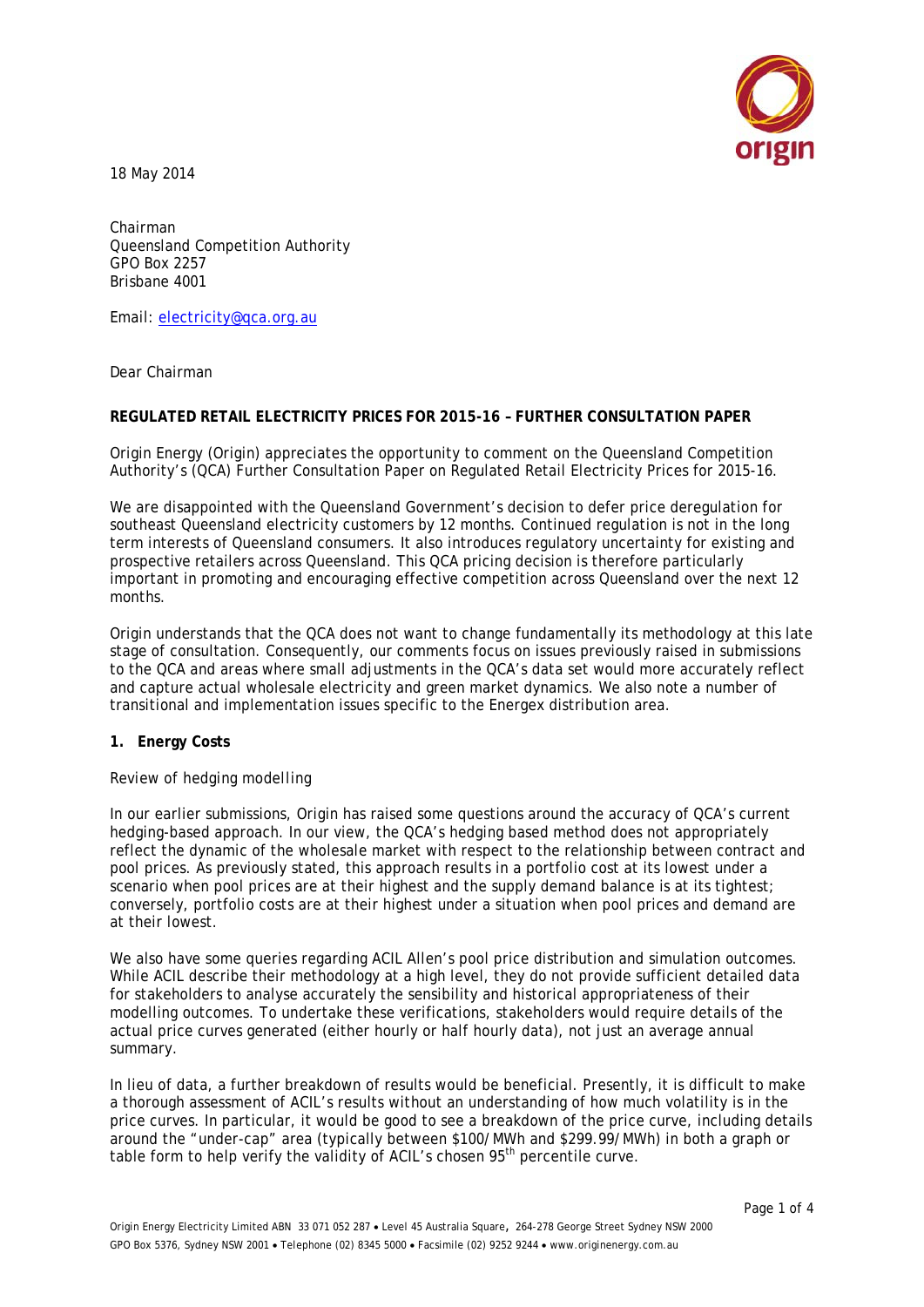### *Improvements for calculating Large-scale Generation Certificate (LGC) price*

As QCA noted in its Draft Determination,<sup>[1](#page-1-0)</sup> Origin has previously advocated that the policy uncertainty around the Renewable Energy Target has led to a lack of liquidity in the LGC market over the past year, with retailers and large customers holding off purchasing forward volumes of LGCs until they have a more certain understanding of the future target. It has only been in the past few months that industry and the market has gained confidence in policy makers agreeing to a forward target. This confidence has translated into higher trading volumes and a corresponding increase in the average LGC price. With greater certainty around the likely 33,000 GWh target, the market is now actively trading to meet future compliance requirements, including those for 2015- 16.

| Date     | Event                                                                                         |
|----------|-----------------------------------------------------------------------------------------------|
| Feb 2014 | RET review announced. Review to be lead by Dick Warburton                                     |
| Aug 2014 | RET Review Released - Recommends substantial scaling back of scheme                           |
| Oct 2014 | Federal Cabinet rejected the Warbuton recommendation opening doors for<br>negotiations        |
|          | Government reveals their position is for a reduction to 27,000 GWh (the "real" 20%)           |
| Nov 2014 | Labor walks away from negotiations citing lack of Government flexibility                      |
| Dec 2014 | Government invites labor to reopen negotiation on the RET                                     |
|          | Labor and CEC offers to exempt trade exposed industry which is supported by the<br>Government |
| Feb 2015 | Negotiations continue                                                                         |
|          | Coalition indicates the would accept a target in the low 30,000's GWhs                        |
|          | Labor indicates the would accept a target in the mid to high 30,000's GWhs                    |
| Mar 2015 | Government first offers a target 32,000 GWh                                                   |
|          | Labor rejects the offer and is unmoved from the mid to high 30,000's GWh                      |
| Mar 2015 | CEC indicates they would accept 33,500 GWh                                                    |
| Apr 2015 | Labor supports 33,500 GWh proposal put forward by CEC                                         |
| May 2015 | Government and Labor agree to a 33,000 GWh target                                             |

### **Significant events related to confirming future Renewable Energy Target**





<span id="page-1-0"></span>1 QCA, *Regulated Retail Electricity Prices for 2015-16*, Draft Determination, December 2014, p.21.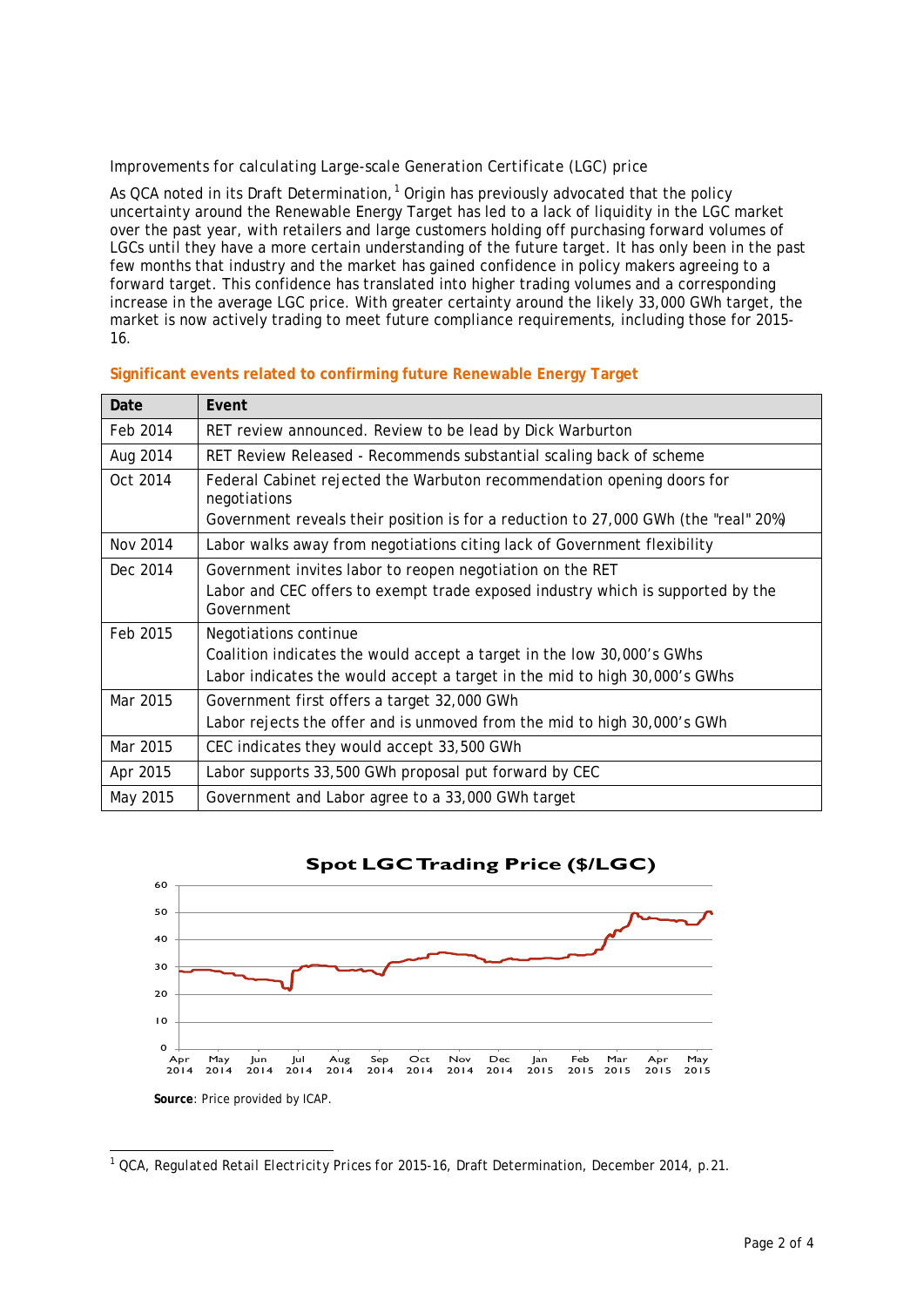If the QCA is committed to using a market-based methodology for determining the costs of the RET, we strongly recommend placing a greater weighting on market prices since February-March 2015, where there was clearly a step change in market confidence around policy agreement to a revised target. This adjustment in approach would result in RET costs that more closely reflect that actual costs retailers are incurring to meet their liability for 2015-16.

# **2. Retail costs**

Origin supports the continued inclusion of headroom in the QCA's determination. This component of the price determination is even more important given the Government's last minute decision to continue price regulation in southeast Queensland for another year. QCA's determination needs to promote competition in the Queensland retail market over the next 12 months and offset waning retailer confidence in the market post the deregulation policy reversal.

## **3. Treatment of metering costs in QCA final price determination report**

In its draft determination, the QCA noted that the Australian Energy Regulator (AER) had proposed reclassifying type 6 metering services from standard control to alternative control from 1 July 2015. Under the *Queensland Electricity Act 1994* (the Act), this reclassification means that "they now meet the definition of 'distribution non-network charges' in the Electricity Act. Distribution non-network charges cannot be included in notified prices (s. 90(3)(d) of the Electricity Act). $n^2$  $n^2$ 

The QCA's interpretation is this changes means "that customers would see separate charges on their bills for metering when previously metering costs were included in the fixed charges of regulated retail tariffs and shared between all customers".<sup>[3](#page-2-1)</sup>

While Origin notes the QCA's view that under the Act, metering charges would no longer be incorporated into notified prices, we consider how those charges would manifest themselves through to customers' bills is a matter for retailers to determine through competitive market dynamics. As such, it would be beneficial for QCA to clarify in its final determination that:

- Notified prices will no longer include metering charges:
- Metering charges may vary by customer depending on their network tariff and how many meters they have; and
- Retailers will be responsible for incorporating metering charges into both non-market and market customer charges, the form of which will be determined through competitive market dynamics.

A consequence of this may be a difference between the standing offer charges published by retailers and the notified price. To avoid customer confusion, we strongly recommend that in addition to the required notified prices, the QCA's final report includes an estimate of customer impacts and retail prices inclusive of metering charges.

## **4. Transition and implementation issues**

There are a few Energex specific issues that the QCA will need to consider in light of the Government's revised delegation.

<span id="page-2-0"></span> <sup>2</sup> QCA, *Regulated Retail Electricity Prices for 2015-16*, Draft Determination, December 2014, p.10 (footnote 20).

<span id="page-2-1"></span> $3$  Ibid, p.10.